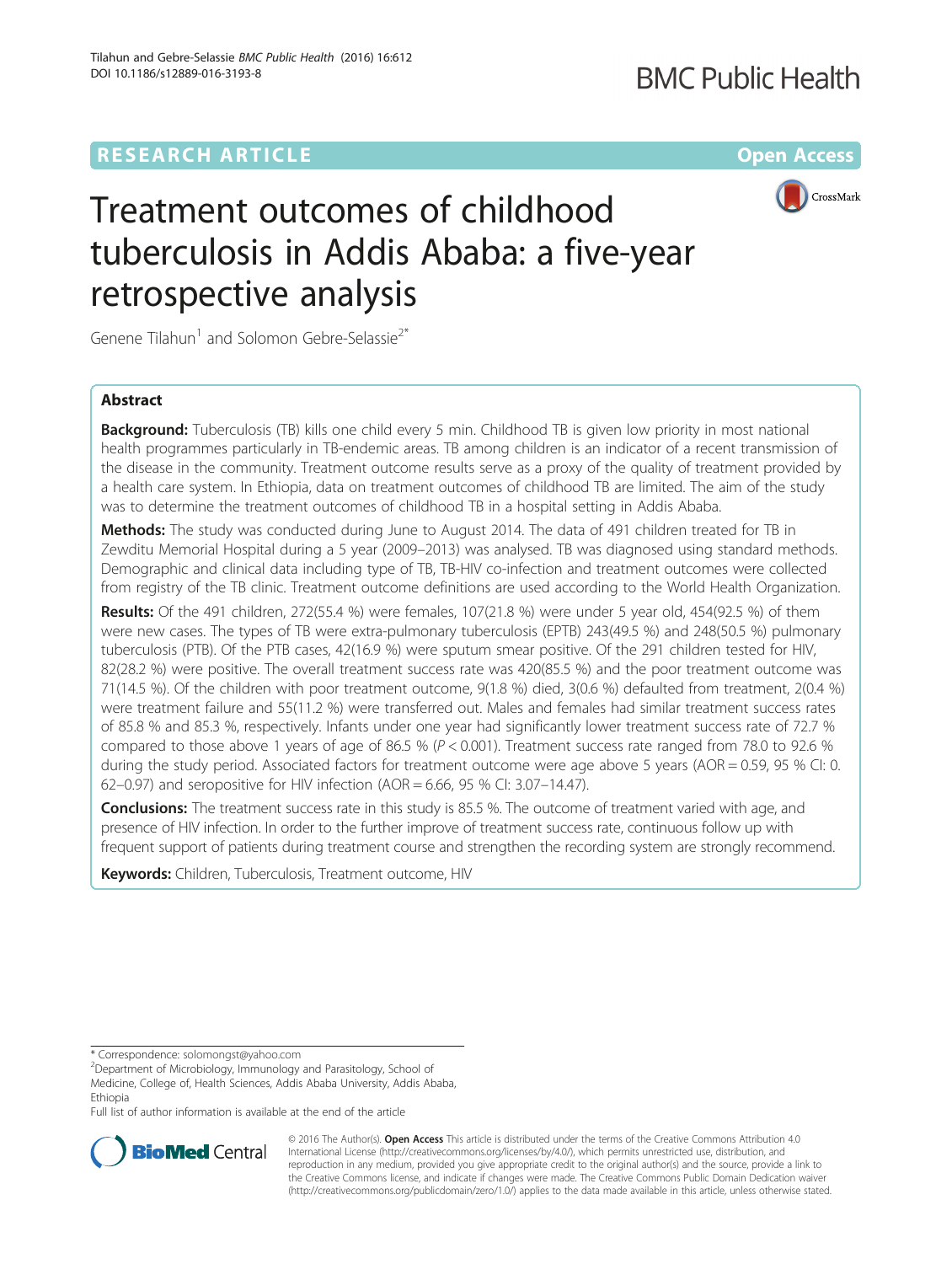## Background

Tuberculosis (TB) remains a major global health problem. It is the second leading cause of death from an infectious disease worldwide, after the human immunodeficiency virus (HIV) [[1](#page-8-0)]. Children account for 6 %–10 % of all TB cases worldwide [\[2](#page-8-0)]. TB kills one child every 5 minutes. In countries with high burden TB, it may be as high as 20– 40 % of all new TB cases. More than 74,000 children die from the disease each year [\[2\]](#page-8-0). Of the one million estimated cases of TB in children worldwide, 75 % occur in the 22 high-burden countries [\[3](#page-8-0)]. As childhood TB reflects ongoing transmission in the community, children are affected most acutely in areas where adult TB is poorly controlled [\[4\]](#page-8-0). Childhood TB is usually acquired from an infectious adult contact [[5\]](#page-8-0). The global TB control strategy has focused predominantly on smear-positive adult cases and not on the usually paucibacillary and smear negative, noncontagious, asymptomatic childhood TB [\[6\]](#page-8-0). TB among children is much more prevalent in developing countries due to poor socio-economic conditions, malnutrition, over-crowding, HIV co-infection and high prevalence of TB in adults contacts [\[7\]](#page-8-0). Childhood TB remains neglected for various reasons, mainly the difficulty in diagnosing pulmonary tuberculosis (PTB), the unknown outcomes of children with TB, and the belief that childhood TB is not important for TB control [[8](#page-8-0), [9\]](#page-8-0). In 2013, the World Health Organization (WHO) developed a roadmap aiming to achieve zero deaths due to childhood TB by 2025 [\[10\]](#page-8-0).

Treatment outcome results serve as a proxy of the quality of TB treatment provided by a health care system. Treatment success measured by treatment outcome monitoring (TOM) is a key output of any TB control programs [[11](#page-8-0)]. Treatment outcome in all patients should be routinely monitored by the epidemiological surveillance system. This would make it possible to recognize and amend system failures before the incidence and proportion of resistant isolates rise [[12](#page-8-0)]. According to the 2012 WHO report, Ethiopia ranks seventh among the world's 22 countries with a high TB burden [[1](#page-8-0)]. Hospital data show that TB is the leading cause of morbidity, third cause of hospital admissions after deliveries and malaria, and second cause of death after malaria in Ethiopia [\[13](#page-8-0)]. Although scanty reports on treatment outcomes of TB among adults are available, little is known in children in from Ethiopia [[14](#page-8-0)]. Therefore, this study aimed to assess prevalence and treatment outcomes of TB among children on treatment follow up in Zewditu Memorial Hospital, Addis Ababa.

#### Methods

## Study design, study site and period

A 5-year (2009–2013) hospital- based retrospective cohort study was done to assess the treatment outcomes of childhood TB in Zewditu Memorial Hospital in Addis Ababa. The hospital is one of the six district hospitals under the Addis Ababa City administration health bureau. It is the largest treatment centre of HIV infection in the country. The hospital receives children and adults referred from the city and all over the country for diagnosis and treatment. Data for the study was extracted from registry of TB cases treated under directly observed treatment- short course (DOTS) strategy during January 1, 2009 to December 31, 2013. The study was conducted during June to August 2014.

### Study population

A total of 491 children diagnosed as having TB of all types registered during 2009–2013 had follow up in the TB clinic were included in the study. TB patients with incomplete data were excluded from the study. All subjects below the age of 15 years with complete sociodemographic and clinical data were illegible for the study.

#### Data collection and diagnostic methods

Data were collected on standardized forms that included demographics (age, sex), clinical history, laboratory and radiographic testing, HIV test results, type and category of TB, treatment outcomes. Diagnosis of TB was made according to the recommendations of the Ministry of Health (MoH) of Ethiopia, which was adopted from the WHO [[13\]](#page-8-0). History of contact with TB patient, signs and symptoms suggestive of TB were taken. Patients presenting with cough lasting for more than 2 weeks smear microscopic examination of sputum for bacteriological confirmation was done. Chest x-ray was also taken. Culture for mycobacteria was done particularly for those suspected to have multi drug resistant TB. Patients with at least two positive smears were considered to have smear-positive pulmonary tuberculosis (SPPTB); those with three negative smears were treated with antibiotics and then re-evaluated. Diagnosis of extra pulmonary tuberculosis (EPTB) was based on fine needle aspiration cytology, biochemical analyses of cerebrospinal/pleural/ ascetic fluids or histopathological examination in addition to clinical evidences consistent with active EPTB. Treatment was based on the the guidelines of the country with a full course of anti-TB therapy (DOTs). Treatment of new TB patients consists of a 2-month intensive phase with Isoniazid, Rifampicin, Pyrazinamide and Ethambutol followed by a 4-month continuation phase with Rifampicin and Isoniazid. Outcomes were categorized as favorable (cured/success) and unfavorable (loss to follow-up, died, failure and transfer out).

## Data analysis

Data was entered using Epi-Data version 3.1 and analyzed using computer software SPSS version 20. Descriptive statistical methods were used to generate frequencies of categorical variables and univariate and multivariate logistic regression analysis was used to investigate the effect of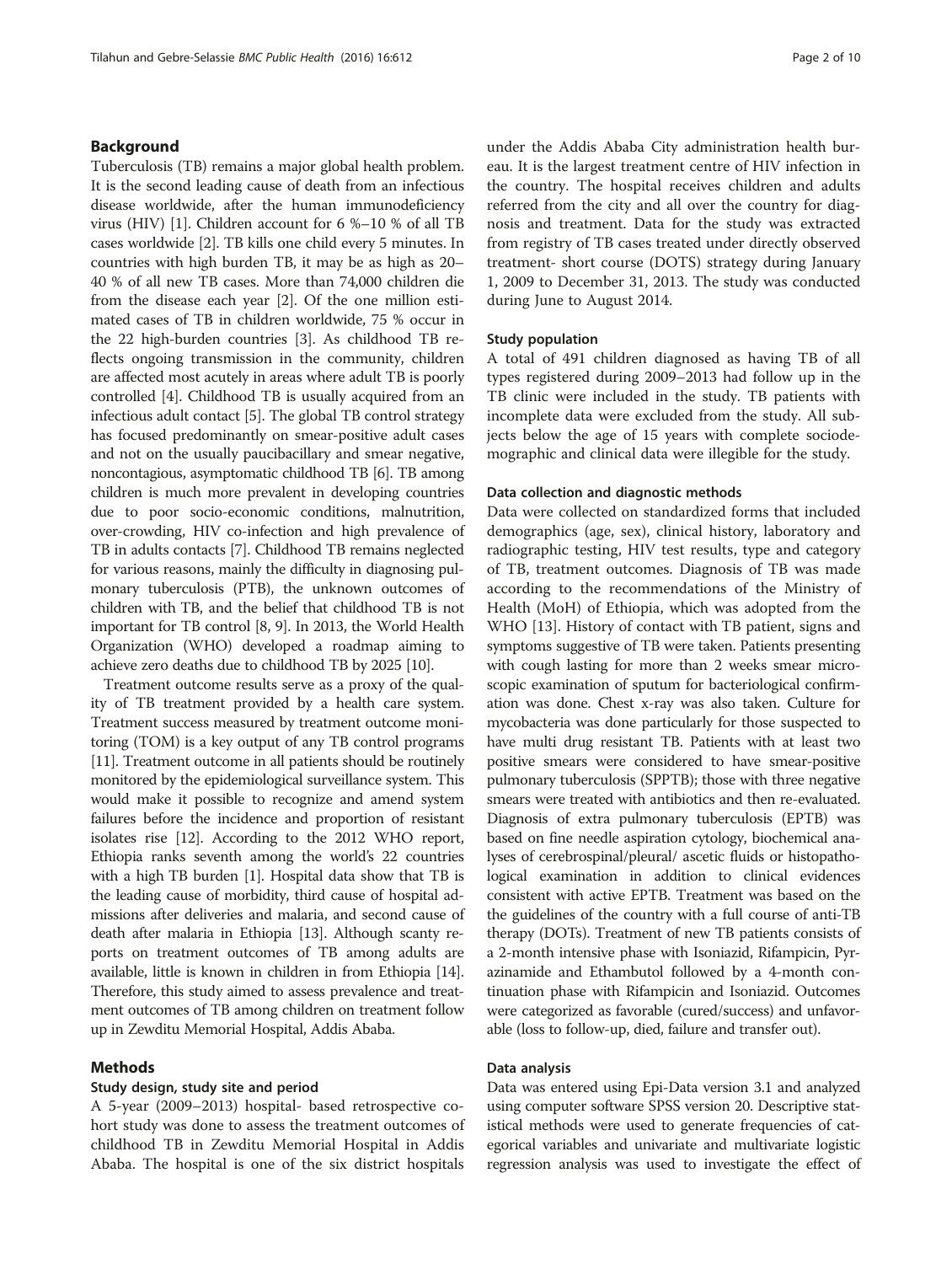selected risk factors on the incidence of treatment success. The univariate (unadjusted) and multivariate (adjusted) logistic regression analysis were used for odds ratios (ORs) and 95 % confidence interval (95 % CI) was done to assess the association between potential risk factors and treatment outcome. P value of 0.05 was used as the cut-off point for statistical significance.

## Ethical issues

Ethical clearance was obtained from Department Ethical and Review Committee (DERC) of Microbiology, Immunology and Parasitology (DMIP), College of Health Sciences, Addis Ababa University. Consent was obtained from parents or guardians during examinations in the TB clinic of the hospital. In order to ensure confidentiality, names of study participants were not included in the data sheet. Information obtained from the data of the study participants is kept confidential.

## Definitions of terms

TB cases were defined according to WHO criteria Table 1.

## Results

## Sociodemographic and clinical characteristics of children with tuberculosis

A total of 652 children diagnosed to have TB in Zewditu Memorial Hospital were included in the study. Of these, 161(24.7 %) were excluded because of incomplete data

Table 1 Definitions of terms for type of TB, Patient category, and Treatment outcome as per NLCP <sup>a</sup> guidelines adopted from the WHO [\[13\]](#page-8-0)

| Category                                         | Definition                                                                                                                                                                                                                                                                                                                                                                                                                                                                                                                                        |
|--------------------------------------------------|---------------------------------------------------------------------------------------------------------------------------------------------------------------------------------------------------------------------------------------------------------------------------------------------------------------------------------------------------------------------------------------------------------------------------------------------------------------------------------------------------------------------------------------------------|
| Type of TB                                       |                                                                                                                                                                                                                                                                                                                                                                                                                                                                                                                                                   |
| Childhood TB                                     | A person aged 0 – 14 years old who was diagnosed with TB and treated for TB disease                                                                                                                                                                                                                                                                                                                                                                                                                                                               |
| Smear-positive pulmonary<br>tuberculosis (SPPTB) | Patient with at least two sputum specimens with sputum positive for acid-fast bacilli (AFB) by microscopy,<br>or a patient with only one sputum specimen with smear positive for AFB by microscopy and chest<br>radiographic abnormalities consistent with active pulmonary TB.                                                                                                                                                                                                                                                                   |
| Smear-negative pulmonary<br>tuberculosis (SNPTB) | Patient with symptoms suggestive of TB with at least two sputum specimens which were negative for AFB<br>by microscopy, and with chest radiographic abnormalities consistent with active PTB (including interstitial<br>or miliary abnormal images), or a patient with two sets of at least two sputum specimens taken at least<br>two weeks apart, and which were negative for AFB by microscopy, and radiographic abnormalities consistent<br>with pulmonary TB and lack of clinical response to one week of broad spectrum antibiotic therapy. |
| Extra-pulmonary tuberculosis (EPTB)              | TB of organs other than the lungs, such as lymph nodes, abdomen, genitourinary tract, skin, joints, bones,<br>meninges, etc.                                                                                                                                                                                                                                                                                                                                                                                                                      |
| Patient category:                                |                                                                                                                                                                                                                                                                                                                                                                                                                                                                                                                                                   |
| New case                                         | Patient who has never had treatment for TB before or has been on anti-TB treatment for less than four weeks.                                                                                                                                                                                                                                                                                                                                                                                                                                      |
| Relapse                                          | Patient who has been declared cure or treatment completed of any form of TB in the past but who reports<br>back to the health service and is found to be acid fast bacilli smear positive or culture positive.                                                                                                                                                                                                                                                                                                                                    |
| Treatment failure                                | Patient who, while on treatment remained smear- positive or become again smear-positive at the end of<br>the five month or later after commencing treatment.                                                                                                                                                                                                                                                                                                                                                                                      |
| Transfer in                                      | Patient who started treatment in one health facility and transferred to the hospital to continue treatment<br>and follow up.                                                                                                                                                                                                                                                                                                                                                                                                                      |
| Retreatment case                                 | Patient who has been treated in the past and include: failure, returned after default, relapse cases, and others,<br>i.e. patients who were previously treated for TB and declared cured before becoming once again a definite<br>case of pulmonary TB.                                                                                                                                                                                                                                                                                           |
| Treatment outcome                                |                                                                                                                                                                                                                                                                                                                                                                                                                                                                                                                                                   |
| Cured                                            | Finished treatment with negative bacteriology result at the end of treatment                                                                                                                                                                                                                                                                                                                                                                                                                                                                      |
| Completed treatment                              | Finished treatment, but without bacteriology result at the end of treatment                                                                                                                                                                                                                                                                                                                                                                                                                                                                       |
| Failure                                          | Remaining smear positive at five months despite correct intake of medication                                                                                                                                                                                                                                                                                                                                                                                                                                                                      |
| Default to treatment                             | Patients who interrupted their treatment for two consecutive months or more after registration                                                                                                                                                                                                                                                                                                                                                                                                                                                    |
| Died                                             | Patients who died from TB during the course of treatment                                                                                                                                                                                                                                                                                                                                                                                                                                                                                          |
| Transferred out                                  | Patients whose treatment results are unknown due to transfer to another health facility                                                                                                                                                                                                                                                                                                                                                                                                                                                           |
| Loss to follow up                                | Patient who did not start treatment or whose treatment was interrupted for two consecutive months or more                                                                                                                                                                                                                                                                                                                                                                                                                                         |
| Successfully treated                             | A patient who completed treatment and cured                                                                                                                                                                                                                                                                                                                                                                                                                                                                                                       |
| Unsatisfactory treatment outcome                 | Patient who died from TB during the course of treatment, interrupted treatment for two consecutive<br>months or more after registration, patient remaining smear positive at five months despite correct intake<br>of medication and patient whose treatment results are unknown due to transfer to another health facility                                                                                                                                                                                                                       |
| Unknown                                          | No treatment details available (e.g., lost patient notes)                                                                                                                                                                                                                                                                                                                                                                                                                                                                                         |

<sup>a</sup>NTLCP = National TB and Leprosy control programme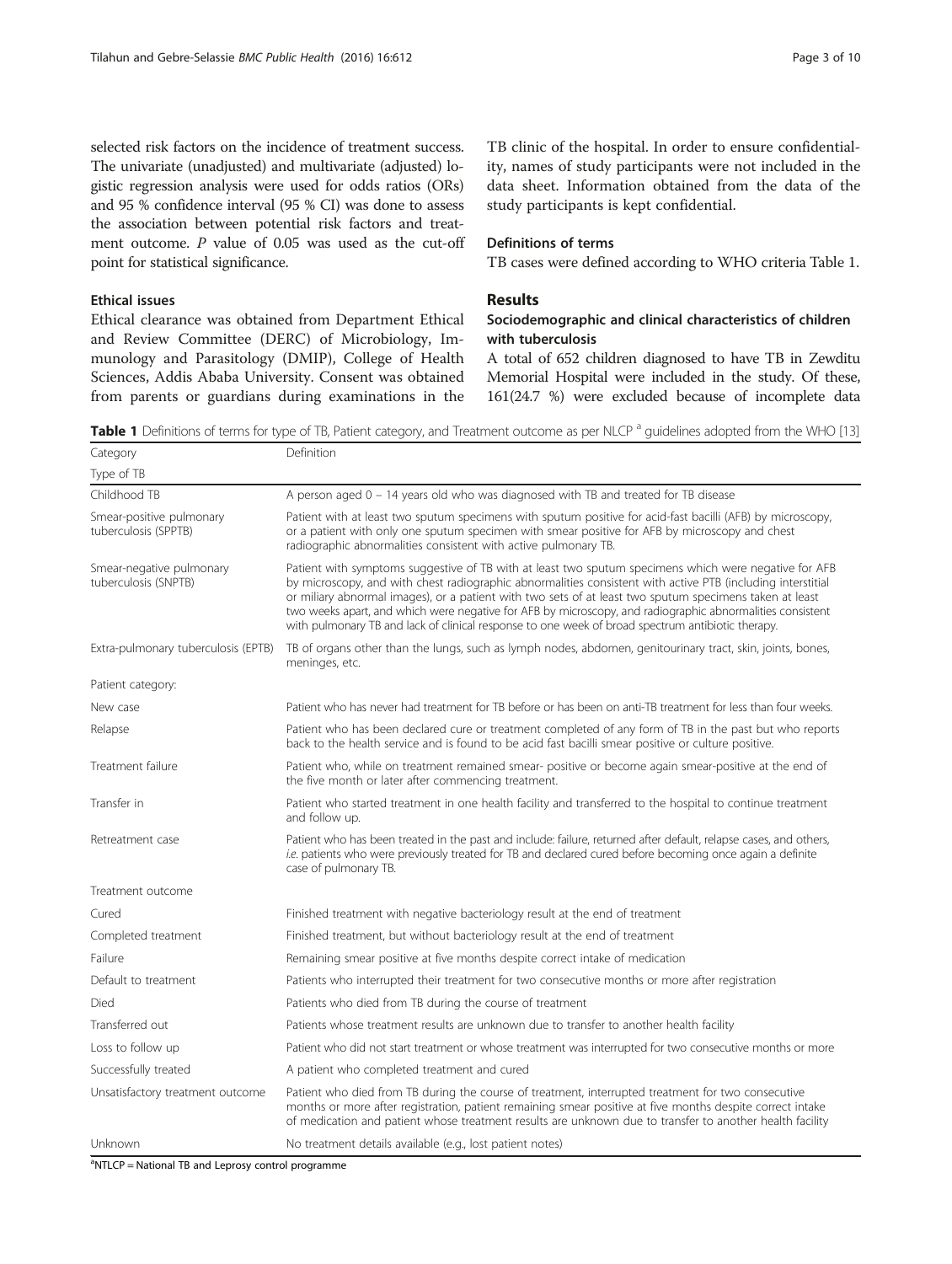while 491(75.3 %) of the patients treated for different TB types had were illegible and data were analysed. Of the 491children, 219(44.6 %) were males and 272(55.4 %) females with age range from zero to14 years (mean age of  $9.0 \pm 4.5$ SD). Of the total children, under 1 year old had the least contribution of 33(6.7 %) of the total. In total, the under five children comprised of 107(21.8 %). Nearly half, 245(49.9 %) were in the age range of 10–14 years. The remaining patients with incomplete data were excluded from the study. Of all the TB cases, 243(49.5 %) were due to EPTB. Of the PTB cases, 206(83.1 %) were SNPTB and 42(16.9 %) were SPPTB cases. Of the Majority of the children, 454(92.5 %) were new cases, while 19(3.9 %) were transferred in, 5(1.0 %) were retreatment (relapse), 3(0.6 %) cases were default and 2(0.4 %) cases were treatment failures. Of the 291 children tested for HIV, 82(28.2 %) of them were positive thus had TB -HIV co-infection (Table 2).

#### Treatment outcomes

The treatment outcome of the 491 paediatrics TB patients assessed showed that the overall successful treatment

Table 2 Demographic and Clinical Characteristics of TB patients  $(N = 491)$ 

| Characteristics      | Number         | Percent |
|----------------------|----------------|---------|
| Gender               |                |         |
| Male                 | 219            | 44.6    |
| Female               | 272            | 55.4    |
| Age groups (years)   |                |         |
| <1                   | 33             | 6.7     |
| $1 - 4$              | 74             | 15.1    |
| $5 - 9$              | 139            | 28.3    |
| $10 - 14$            | 245            | 49.9    |
| TB category          |                |         |
| Pulmonary (248)      |                |         |
| Smear positive       | 42             | 16.9    |
| Smear negative       | 206            | 83.1    |
| Extrapulmonary (243) | 243            | 49.5    |
| Category of TB       |                |         |
| New                  | 454            | 92.5    |
| Relapse              | 5              | 1.0     |
| Failure              | $\overline{2}$ | 0.4     |
| Default              | 3              | 0.6     |
| Transfer in          | 19             | 3.9     |
| Others <sup>a</sup>  | 8              | 1.6     |
| HIV Status (291)     |                |         |
| Positive             | 82             | 28.2    |
| Negative             | 209            | 71.8    |
| Unknown              | 200            | 40.7    |

<sup>a</sup>Other: include loss to follow up

(cure rate) was 420(85.5 %). The treatment success in males was 85.8 % while it was 84.9 % in females ( $P > 0.05$ ). There was no significant differences in the treatment success of new TB cases compared to relapse cases which was 85.7 and 60 %, respectively  $(P = 0.32)$ . The treatment success of HIV negative children was higher, 93.8 % compared to children with TB-HIV co-infection who had cure rate of 70.7 % ( $P = 0.00$ ). Similarly, children with unknown HIV serostatus had a higher treatment success of 82.5 % compared to the 70.7 % of the HIV positive cases ( $P = 0.00$ ). Children in the age group 5–9 had higher treatment success of 123(88.5 %) compared to children of under 1 year of age  $24(72.7 %)$   $(P < 0.05)$ . The treatment success was higher among patients with EPTB, (86.8 %) compared to those with PTB (81.0 % for SPPTB and 85.0 % of SNPTB).

The poor outcome of treatment identified showed that 3(0.6 %) were defaulters from treatment, 9(1.8 %) died, 2(0.4 %) were treatment failure and 55(11.2 %) were transferred out. The treatment outcome reports were unknown in 3(0.6 %) cases of the pediatric patients. The death rate is higher in the age range of 1–4 which was 3/74(4.1 %) followed by age group 10–14 with death rate of 4/245(1.6 %) (Table [3](#page-4-0)).

#### Trend analysis of treatment outcomes in the 5 years

Majority of the study participants, 454(92.8 %) were new cases. The trend of the treatment outcome showed an increment in treatment success rate during the study period ranging from 78.0 % in 2009 to 92.6 % in 2013. The incidence of the disease slightly decreased across the years, except in 2010 which showed increment.

In the study, the rate of transfer out varied from 5(5.1 %) in 2009 to 20 (20.0 %) in 2012. Highest death rate of 4.1 % was observed in 2012 (Table [4](#page-4-0)).

The proportions of SPPTB was 42 (8.6 %), the highest being 9.9 % during 2010 (Table [4](#page-4-0)). The trend of EPTB cases varied across the study period from (52.0 %) in 2011 to (48.0 %) in 2012. The trend of unsatisfactory treatment outcomes during the study period (i.e. died, failed, defaulted and unknown treatment outcome) is presented in (Fig. [1](#page-5-0)). The assessment of TB types in the 5 years showed that the percent of EPTB cases ranged from 48 to 52 % compared to the SPPTB cases which ranged from 7.1 to 9.9 % and SNPTB cases from 38.8 to 47.9 % (Fig. [2\)](#page-5-0). Treatment success rate consistently increased progressively from 78 % during 2009 to 91.4 % in 2013. The highest treatment success rate (TSR) of 91.4 % was observed in 2013 compared to TSRs across the earlier years (Fig. [3](#page-6-0)).

## Treatment outcome and associated factors

There was no significant difference in the treatment outcomes among male and female patients  $(P = 0.97)$ . Children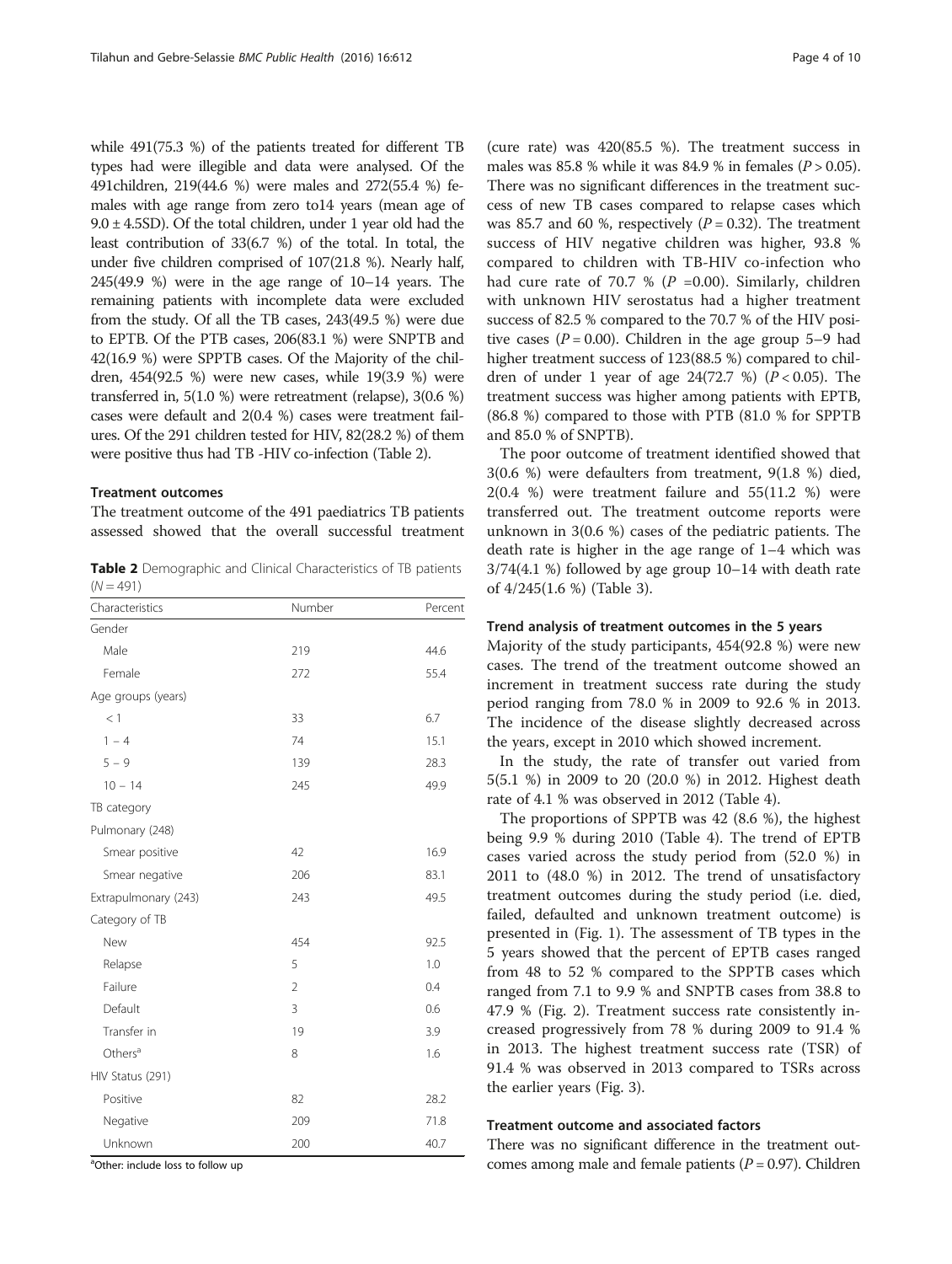| Characteristics   | Treatment outcomes |                     |                |              |                |                          |              |  |
|-------------------|--------------------|---------------------|----------------|--------------|----------------|--------------------------|--------------|--|
|                   | Success No (%)     | Transfer out No (%) | Default No (%) | Death No (%) | Failure No (%) | Missing No (%)           | Total No (%) |  |
| Gender            |                    |                     |                |              |                |                          |              |  |
| Male              | 188 (85.8)         | 23 (10.5)           | 2(0.9)         | 5(2.3)       | 0(0.0)         | 1(0.5)                   | 219 (44.6)   |  |
| Female            | 232 (85.3)         | 32 (11.8)           | 1(0.4)         | 4(1.5)       | 2(0.7)         | 1(0.7)                   | 272 (55.4)   |  |
| Age group         |                    |                     |                |              |                |                          |              |  |
| < 1               | 24 (72.7)          | 9(27.3)             | 0(0.0)         | 0(0.0)       | 0(0.0)         |                          | 33(6.7)      |  |
| $1 - 4$           | 64 (86.5)          | 7(9.5)              | 0(0.0)         | 3(4.1)       | 0(0.0)         |                          | 74 (15.1)    |  |
| $5 - 9$           | 123 (88.5)         | 12(8.6)             | 0(0.0)         | 2(1.4)       | 0(0.0)         | 2(1.4)                   | 139 (28.3)   |  |
| $10 - 14$         | 209 (85.3)         | 27 (11.0)           | 3(1.2)         | 4(1.6)       | 2(0.8)         |                          | 245 (49.9)   |  |
| Type of TB        |                    |                     |                |              |                |                          |              |  |
| <b>SPPTB</b>      | 34 (81.0)          | 4(9.5)              | 0(0.0)         | 2(4.8)       | 1(2.4)         | 1(2.4)                   | 42 (16.9)    |  |
| <b>SNPTB</b>      | 175 (85.0)         | 25(12.1)            | 1(0.5)         | 3(1.5)       | 1(0.5)         | 1(0.5)                   | 206 (83.1)   |  |
| <b>EPTB</b>       | 211 (86.8)         | 26 (10.7)           | 2(0.8)         | 4(1.6)       | 0(0.0)         |                          | 243 (49.5)   |  |
| Category of TB    |                    |                     |                |              |                |                          |              |  |
| New               | 389 (85.7)         | 48 (10.8)           | 3(0.7)         | 8(1.8)       | 2(0.4)         | 4(0.9)                   | 454 (92.5)   |  |
| Relapse           | 3(60.0)            | 2(40.0)             | 0(0.0)         | 0(0.0)       | 0(0.0)         |                          | 5(1.0)       |  |
| Failure           | (0.0)              | (0.0)               | 0(0.0)         | 0(0.0)       | 2(0.4)         | $\overline{\phantom{a}}$ | 2(0.4)       |  |
| Transfer in       | 15 (78.9)          | 2(10.5)             | 0(0.0)         | 0(0.0)       | 0(0.0)         | 2(10.5)                  | 19(3.9)      |  |
| Others            | 4(33.3)            | 4(33.3)             | 0(0.0)         | 1(8.33)      | 0(0.0)         | 2(18.2)                  | 11(2.2)      |  |
| <b>HIV Status</b> |                    |                     |                |              |                |                          |              |  |
| Positive          | 58 (70.7)          | 12 (14.6)           | 12(14.6)       | 0(0.0)       | 0(0.0)         |                          | 82 (28.2)    |  |
| Negative          | 196 (93.8)         | 12(5.7)             | 1(0.5)         | 0(0.0)       | 0(0.0)         |                          | 209 (71.8)   |  |
| Unknown           | 165 (82.5          | 31 (15.5)           | 2(1.0)         | 0(0.0)       | 0(0.0)         | $\overline{a}$           | 200 (40.7)   |  |

<span id="page-4-0"></span>Table 3 Treatment outcomes, Age, Gender, Type of TB, Patient category and HIV status of children

SPPTB Smear positive pulmonary tuberculosis, SNPTB smear negative pulmonary tuberculosis, EPTB extra-pulmonary tuberculosis Missing: attended follow up irregularly

Table 4 Trends of treatment outcomes and TB types in children in the five year period

| Treatment outcome<br>and type of TB | Time (in years) |             |             |             |             |            |
|-------------------------------------|-----------------|-------------|-------------|-------------|-------------|------------|
|                                     | 2009 No (%)     | 2010 No (%) | 2011 No (%) | 2012 No (%) | 2013 No (%) |            |
| Treatment outcome                   |                 |             |             |             |             |            |
| Success (cured)                     | 78 (78.0)       | 86 (85.1)   | 83 (84.7)   | 87 (88.8)   | 87 (92.6)   | 420 (85.5) |
| Transferred out                     | 21(21.0)        | 11(10.9)    | 14 (14.3)   | 5(5.1)      | 4(5.3)      | 55 (11.2)  |
| Default                             | 0(0.0)          | 2(2.2)      | 0(0.0)      | 1(1.0)      | 0(0.0)      | 3(0.6)     |
| Death                               | 0(0.0)          | 1(1.0)      | 1(1.0)      | 4(4.1)      | 3(3.2)      | 9(1.8)     |
| Failure                             | 0(0.0)          | 1(1.0)      | 0(0.0)      | 1(1.0)      | 0(0.0)      | 2(0.4)     |
| Unknown                             | 1(1.0)          | 0(0.0)      | 0(0.0)      | 0(0.0)      | 0(0.0)      | 2(0.6)     |
| Total                               | 100 (20.4)      | 101(20.6)   | 98 (19.9)   | 98 (19.9)   | 94 (19.1)   | 491 (100)  |
| Type of TB                          |                 |             |             |             |             |            |
| <b>SPPTB</b>                        | 9(9.0)          | 10(9.9)     | 9(9.2)      | 7(7.1)      | 7(7.4)      | 42 (8.6)   |
| <b>SNPTB</b>                        | 42 (42.0)       | 41 (40.6)   | 38 (38.8)   | 44 (47.9)   | 41 (43.6)   | 206 (42.0) |
| <b>EPTB</b>                         | 49 (49.0)       | 50 (49.5)   | 51 (52.0)   | 47 (48.0)   | 46 (48.9)   | 243 (49.5) |

SPPTB smear positive pulmonary tuberculosis, SNPTB smear negative pulmonary tuberculosis, EPTB extra-pulmonary tuberculosis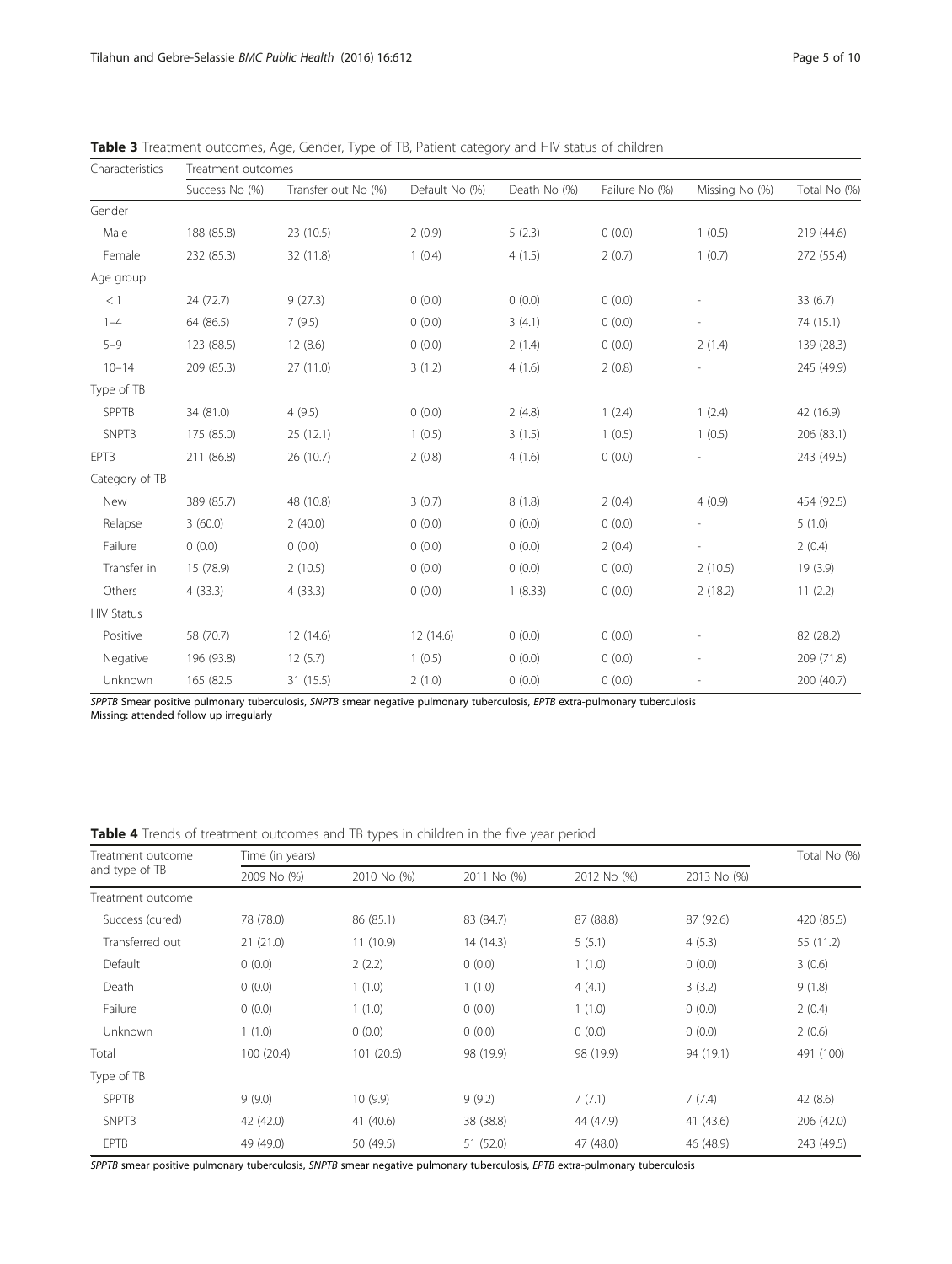<span id="page-5-0"></span>

in the age group 5–9 years had statistically significant treatment success rate compared to the under 1 year age children ( $P = 0.04$ ). On the other hand in multivariate adjusted model, variables like age, HIV status and pulmonary positive case types have shown significant association with the treatment success (Table [4\)](#page-4-0). On multivariate logistic regression, children in the age group 5–9 years were independently associated with successful treatment outcomes [AOR = 0.59 (0.62–0.97),  $P = 0.04$ .

On the other hand, patients with SPPTB [AOR = 0.72  $(0.53 - 0.92)$  and those with unknown serostatus [AOR = 0.94 (0.57 – 1.68)] had significantly lower treatment success rates.

Children who were HIV negative showed higher rate of treatment success compared to the HIV positive patients  $[AOR = 6.66 (3.07–14.47), p = 0.00)$ . The associated factors with TSRs were depicted in Table [5](#page-6-0).

## **Discussion**

As childhood TB reflects recent transmission, its burden provides an accurate measure of the level of TB in a community [\[15](#page-8-0)]. Treatment outcomes of TB in children are rarely evaluated by most TB programs in sub-Saharan Africa [[16\]](#page-8-0). In 2007, the WHO has called for more studies to define the global epidemiology of childhood TB because the literature remains scant, dominated primarily by studies from industrialized countries [[17](#page-8-0)]. Under 1 yearold children had the least involvement in 33 (6.7 %) while under 5 children constituted 107 (11.4 %) of the total TB patient population. This is similar to a study in India reporting 11 % despite the fact that rates of childhood TB are usually considered the highest among those aged 1–4 years [\[18\]](#page-8-0). Under-five children constituted the majority of childhood TB in previous studies in Africa [[19](#page-8-0)] and Thailand [\[20\]](#page-8-0). The low number of under-1 year children with TB in this study could be due to missing of cases in

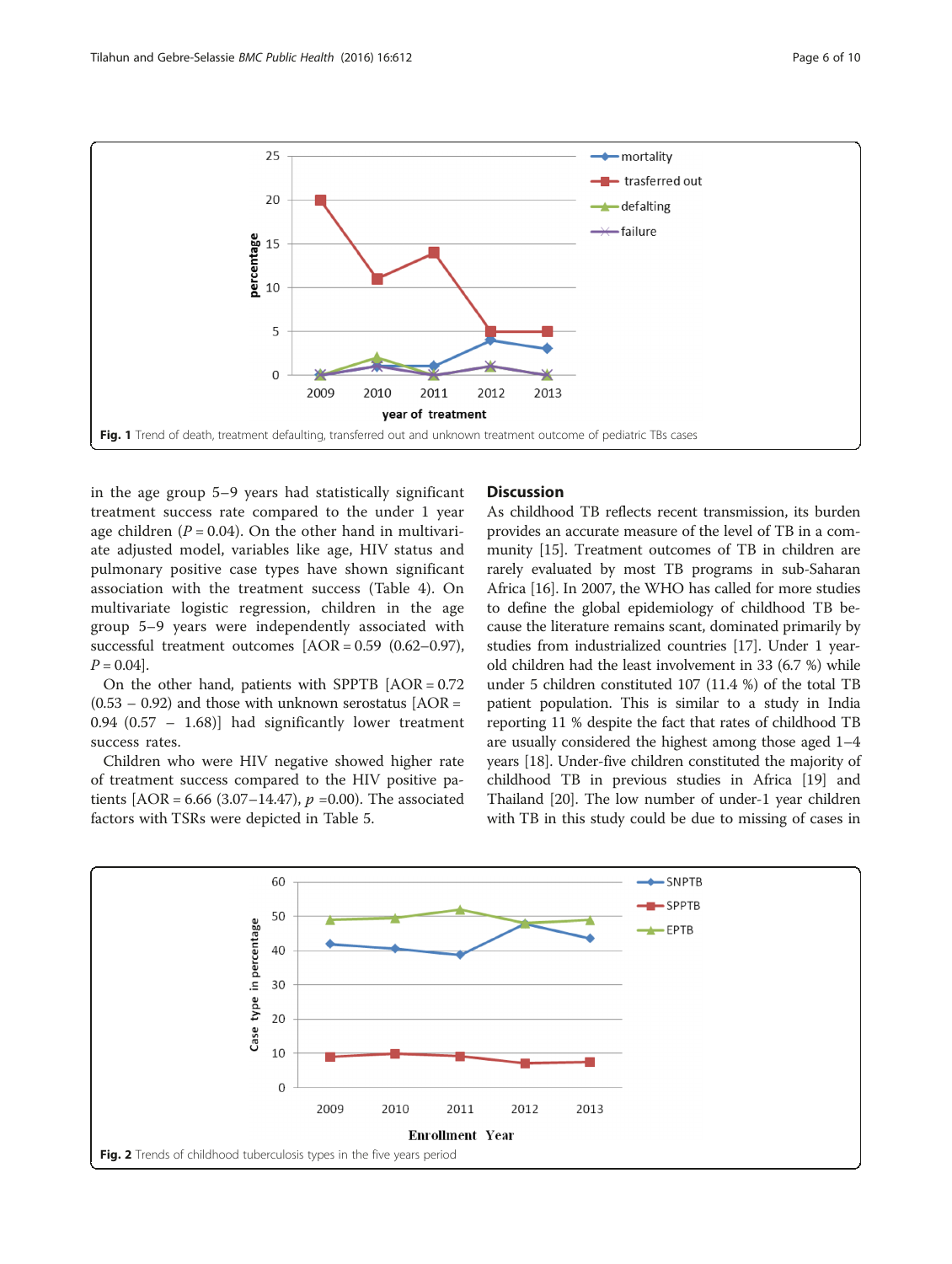<span id="page-6-0"></span>

investigation because of the diagnostic difficulties. In this study, older children in the age range of 10–14 years represented nearly half (49.9 %) of the cases with TB. This finding is similar to a report by Hailu et al. [\[14\]](#page-8-0) who reported that 48.4 % of all the children assessed for TB were in the age range of 10–14 years.

with the previous study conducted in India, where high prevalence of 61.7 % was reported in females than in males [[21](#page-8-0)]. However, many studies show similar infection rates in children unlike the predominance in adult males [\[22\]](#page-8-0).

TB was slightly higher in female children with male: female ratio of 0.8:1 ( $P > 0.05$ ). This finding is in agreement

In the present study, nearly half of the cases, 243 (49.5 %) were due to EPTB, while the remaining 248 (50.5 %) were due to PTB. Of the PTB patients, 42 (16.9 %) had SPPTB and 206 (83.1 %) had SNPTB. The

Table 5 Predictors of treatment outcome in Children with TB

| Characteristics | Treatment outcome |                    | Univariate analysis    |           | Multivariate analysis   |                   |
|-----------------|-------------------|--------------------|------------------------|-----------|-------------------------|-------------------|
|                 | Successful No (%) | Unfavorable No (%) | COR (95 % CI)          | $P$ value | AOR (95 % CI)           | $P$ value         |
| Gender          |                   |                    |                        |           |                         |                   |
| Female          | 232 (85.3)        | 40 (15.1)          | Referent               |           |                         |                   |
| Male            | 188 (86.1)        | 31 (13.9)          | $0.96(0.56 - 1.64)$    | 0.97      | $0.97(0.97 - 1.67)$     | 0.97              |
| Age in years    |                   |                    |                        |           |                         |                   |
| <1              | 24 (72.7)         | 9(27.3)            | Referent               |           |                         |                   |
| $1 - 4$         | 64 (85.0)         | 10(15.0)           | $0.43(0.14 - 1.28)$    | 0.15      | $0.64$ $(0.63 - 1.35)$  | 0.15              |
| $5 - 9$         | 123 (88.5)        | 16(11.5)           | $0.35(0.13 - 0.97)$    | 0.05      | $0.59(0.62 - 0.97)$     | 0.04 <sup>a</sup> |
| $10 - 14$       | 213 (87.1)        | 32 (12.9)          | $0.40(0.16 - 1.02)$    | 0.07      | $0.58(0.56 - 1.03)$     | 0.06              |
| Type of TB      |                   |                    |                        |           |                         |                   |
| <b>SPPTB</b>    | 34 (81.0)         | 8(19.0)            | Referent               |           |                         |                   |
| <b>SNPTB</b>    | 175 (85.0)        | 31 (15.0)          | $0.66$ $(0.22 - 2.06)$ | 0.66      | $0.77(0.59 - 2.22)$     | 0.68              |
| EPTB            | 211 (86.8)        | 32 (13.2)          | $0.65(0.26 - 1.66)$    | 0.43      | $0.73(0.96 - 1.74)$     | 0.44              |
| Category of TB  |                   |                    |                        |           |                         |                   |
| New             | 389 (85.7)        | 65 (14.3)          | Referent               |           |                         |                   |
| Retreatment     | 3(60.0)           | 2(40.0)            | 3.99 (0.46-30.03)      | 0.31      | 4.1 (0.49-30.31)        | 0.33              |
| Transfer in     | 15(83.1)          | 4(16.9)            | $1.60(0.43 - 5.35)$    | 0.60      | $1.65(0.49 - 5.60)$     | 0.63              |
| HIV status      |                   |                    |                        |           |                         |                   |
| Negative        | 196 (93.8)        | 13(6.2)            | Referent               |           |                         |                   |
| Positive        | 58 (70.7)         | 24 (29.3)          | $6.24(2.83 - 13.91)$   | P < 0.01  | $6.66$ $(3.07 - 14.47)$ | 0.00 <sup>a</sup> |
| Unknown         | 165 (82.5)        | 35 (17.0)          | 3.20 (1.57-6.61)       | P < 0.01  | 3.44 (1.67-6.96)        | 0.00 <sup>a</sup> |

COR crude odds ratio, AOR adjusted odds ratio <sup>a</sup> Significant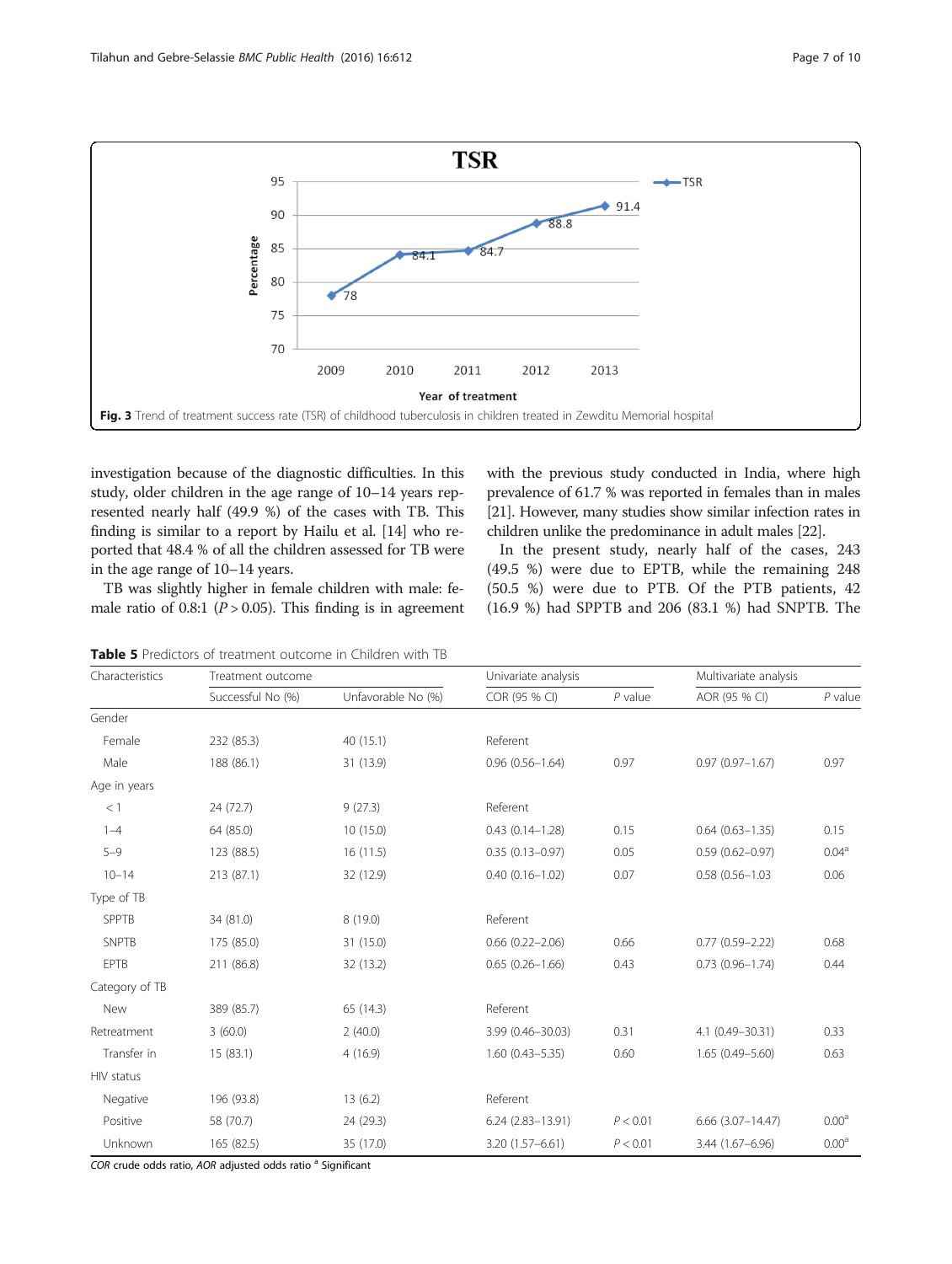detection rate of M. tuberculosis (smear positivity) was slightly higher than a report by the WHO in which smear-positive TB in children aged <14 years accounted for 0.6–3.6 % [\[4](#page-8-0)]. However, our finding of SPPTB is similar with the16.8 % report by Tessema et al. [\[12](#page-8-0)]. However, the smear positivity rate is lower than a study done by Alavi et al. (2015) from Iran who reported a high rate of smear positive cases of 73 (72.3 %) [\[23](#page-8-0)].

In the present study, there was a clear trend of smear positivity in children with increasing age despite the overall prevalence EPTB children is higher. Majority of the children were <10 years old which is in agreement with previous studies [[24\]](#page-8-0). However, the higher smear positivity was seen in older children. This could be due to the fact that young children are unable to produce sputum and thus have paucibacillary PTB. Thus, they are more likely to have EPTB than older children. In TB- endemic areas, the diagnosis of TB in children at lower age is mostly based on clinical and x-ray examinations. Thus, advanced TB diagnostic tools are critical for the study to avoid missing of childhood TB cases. Majority of the study participants, 454 (92.5 %) were new cases. This shows that the relapse and transferred in cases were small in number. HIV infection increases the susceptibility to TB. In this study, the prevalence of TB-HIV coinfection was 82 (28.2 %). Adejumo et al. [\[16\]](#page-8-0) from Nigeria reported a 29 % co-infection and 27 % report from Thailand [\[20](#page-8-0)]. However, it is higher compared to previous reports of 10.9 % by Beza et al. (2013) from Ethiopia [[25](#page-8-0)]. However, this is lower than a prevalence of 52 % reported by Fairlie et al. (2011) from South Africa [[26](#page-8-0)].

The proportion of children with successful outcome is an indicator of the quality of TB case management [\[27](#page-8-0)]. In this study, the overall treatment success rate among all children with TB was 85.5 % which meets the WHO targeted of 85 % first set by the World Health Assembly in 1991 [\[1](#page-8-0)]. However, this finding was higher than in previous reports from southern Ethiopia where the treatment success rate was 49 % [[28](#page-9-0)]. The proportions of treatment success were 85.7 % for new and 60 % for relapse (retreatment) cases for the entire study period  $(P < 0.05)$ . Children under 1 year old had worst treatment outcome of 72.7 %. Similar finding was reported by Adejumo et al. from Nigeria [\[16\]](#page-8-0). Children less than 5 years old had a lower treatment success compared to those above 5 years (82.2 % versus 86.5 %, respectively). These are consistent with a study by Dangisso et al. [\[29](#page-9-0)].

Although the outcome of TB treatment in children is frequently not reported for various reasons some of the facts include lack of scientific studies, and the belief that childhood TB is not important factor for TB control [\[7](#page-8-0)]. In addition, socioeconomic conditions, malnutrition, over-crowding and HIV co-infection also contribute for the lower treatment outcomes [[6](#page-8-0)]. This study found that

the treatment outcome of childhood TB treated under DOTs program at Zewditu Memorial Hospital was satisfactory. The relatively higher success rate could be due to better case management with the availability of free TB treatment in the study health facilities. In addition, the low death rate of 1.8 % for all pediatric TB cases is lower than 5.8 % reported from Southern Ethiopia [\[8](#page-8-0)], 10.5 % reported from Botswana [\[30](#page-9-0)], 10.9 % from Tanzania [\[19](#page-8-0)] and 17 % from Malawi [[31](#page-9-0)].

This study showed an overall default rate of 0.2 % among the pediatric TB patients in the study health facilities in the last 5 years. This is much lower compared to results from previous studies which showed high default rate in Ethiopia ranging from 3.8–20 % [[32](#page-9-0), [33](#page-9-0)].

Defaulter rate was low compared to a report in rural areas of South Ethiopia which was 13.9 % [\[34\]](#page-9-0). The mortality rate of 1.8 %) in our study consistent with a 3.3 % result reported by Hailu et al. [[14](#page-8-0)] but lower than the rate 7.1 % reported by Salarri et al. from Iran [\[35](#page-9-0)]. Ethiopia is one of the highly affected countries by the TB/HIV co-epidemic. The WHO global report of 2008 estimated that in Ethiopia 40 % of TB patients tested for HIV were positive, while routine data from 2006/7 estimated that 31 % of TB patients were HIV positive [[8\]](#page-8-0). In the present study, 82 (16.7 %) children had TB/HIV coinfection. This result is lower than the previous reports because of the reduced incidence of HIV infection in the country. Recent studies have reported that co-infection with HIV, young age, having smear-positive PTB, failing to convert to smear-negative after 2 months of treatment and living in a rural area were independent risk factors for unfavorable treatment outcome [[7](#page-8-0), [26](#page-8-0)]. Similarly, in the current study, co-infection with HIV, and age group of 5–9 year were risk factors for unfavorable outcome (Additional file [1](#page-8-0)). The higher incidence of serious forms of TB (such as meningitis or miliary TB), the immaturity of the immune system, delayed diagnosis due to the low sensitivity of diagnostic techniques and the higher prevalence of other adverse conditions such as malnutrition in young children have been reported as factors contributing towards poor treatment outcome at this age [\[5](#page-8-0)]. Few years back, Graham and his colleagues [[36\]](#page-9-0) reported that Malawian children treated for TB often had insufficient blood levels of medication, which could be due to several reasons including inappropriate drug dosage and lower absorption. Similarly, Young children who are unable, or unwilling to swallow large number of tablets each day contributing to poor treatment outcomes. Thus, child friendly formulations are the most critical need to treat TB [\[37](#page-9-0)].

The limitations of the study include many patients were excluded from the study due to incomplete records. Another limitation was the absence of microbiologic confirmation in most diagnosed patients.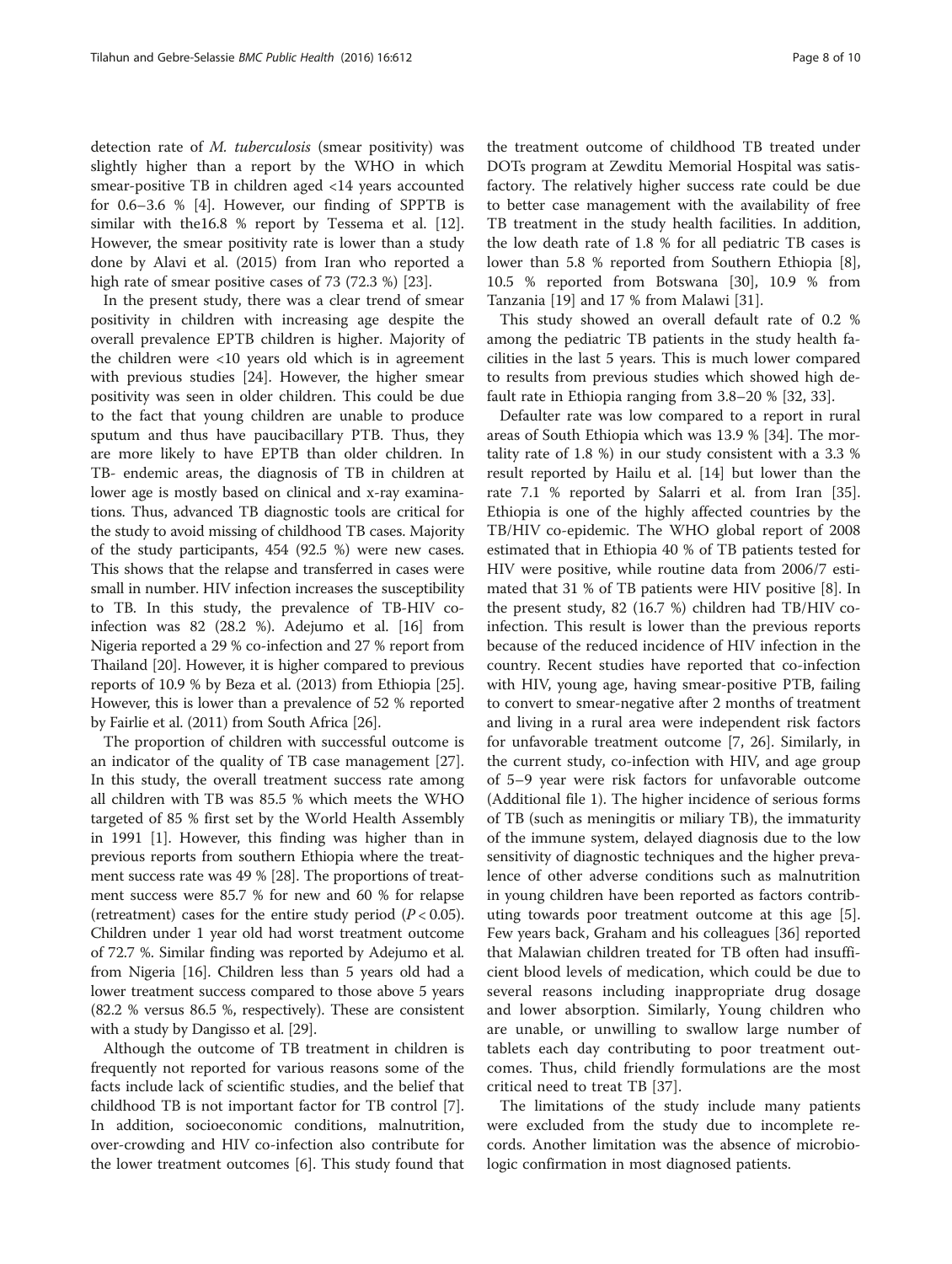## <span id="page-8-0"></span>Conclusions

TB treatment success rate in the current study has similar to the first set WHO target of 85 % and is higher than that reported from other studies in the country and the region. This relatively higher success rate could be attributable to better case management with the availability of treatment in the study area. This study showed that the outcome of treatment varied with age, sex and type of TB. In order to further improve the treatment success rate, continuous follow up with frequent support of patients during treatment course and strengthen the recording system are strongly recommended.

## Additional file

[Additional file 1:](dx.doi.org/10.1186/s12889-016-3193-8) Childhood TB in Addis Ababa, Data. (XLS 70 kb)

#### Abbreviations

aOR, adjusted odds ratio; HIV, human immunodeficiency virus; TB, tuberculosis; WHO, World Health Organization; DOTS, directly observed treatment- short course; MoH, ministry of health; PTB, pulmonary tuberculosis; EPTB, extra pulmonary tuberculosis; SPPTB, smear-positive pulmonary tuberculosis; SNPTB, smear-negative pulmonary tuberculosis

#### Acknowledgments

We would like to thank Zewditu Memorial hospital TB clinic staff for their assistance in the data collection process and provision of relevant information for research.

#### Funding

There is no source of funding.

#### Availability of data and materials

The raw data are provided here.

#### Authors' contributions

GT conceived the study, designed, participated in data collection, conducted data analysis, entered data and interpreted the results. SGT reviewed the initial and final drafts of the paper, and drafted the paper for publication. Both authors read and approved the final paper.

#### Competing interests

The authors declare that they have no competing interests.

#### Ethics approval and consent to participate

Ethical clearance was obtained from Department Ethical and Review Committee (DERC) of Microbiology, Immunology and Parasitology (DMIP), College of Health Sciences, Addis Ababa University. Consent was obtained from parents or guardians during examinations in the routine TB clinic of the hospital. In order to ensure confidentiality, names of study participants were not included in the data. Information obtained from the data of the study participants is kept confidential.

#### Author details

<sup>1</sup>Senior Microbiologist, Zewditu Memorial Hospital, Addis Ababa, Ethiopia. <sup>2</sup>Department of Microbiology, Immunology and Parasitology, School of Medicine, College of, Health Sciences, Addis Ababa University, Addis Ababa, Ethiopia.

Received: 21 October 2015 Revised: 8 May 2016 Accepted: 8 June 2016 Published online: 21 July 2016

#### References

1. WHO. Global Tuberculosis report 2012. WHO/HTM/TB/2012.6. Geneva, Switzerland: WHO; 2012.

- 2. Hamzaoui A, Yaaloui S, Cherif FT, Saidi ML, Berraies A. Childhood tuberculosis: a concern of modern world. Eur Respir Rev. 2014;23:278–91.
- 3. Seth V, Kabra SK. Essentials of tuberculosis in children. 3rd Ed. 2006. 4. Marais BJ. Childhood tuberculosis: epidemiology and natural history of
- disease. Indian J Pediatr. 2011;78:321–7. 5. Centers for Disease Control and Prevention (CDC). Reported Tuberculosis in the United States. 2013. [www.cdc.gov/tb/](http://www.cdc.gov/tb/). Accessed Sept 2014.
- 6. Perez-Velez CM, Marais BJ. Tuberculosis in children. N Engl J Med. 2012;367:348–61.
- 7. Marais BJ, Gie RP, Hesseling AC, Schaaf SH, Lombard C, Enarson ED, et al. A refined symptom-based approach to diagnose pulmonary tuberculosis in children. Pediatrics. 2006;118:e1350–9.
- 8. Newton SM, Brent AJ, Anderson S, Whittaker E, Kampmann B. Pediatric tuberculosis. Lancet Infect Dis. 2008;8:498–510.
- 9. Nelson LJ, Wells CD. Global epidemiology of childhood tuberculosis. Int J Tuberc Lung Dis. 2004;8:636–47.
- 10. World Health Organization. Roadmap for Childhood Tuberculosis: Towards Zero Deaths. Geneva: WHO; 2013.
- 11. Van Hest R, Kodmon C, Verver S, Erkens CGM, Straetemans M, Manissero D, et al. Tuberculosis treatment outcome monitoring in European Union countries: systematic review. Eur Respir J. 2013;41:635–43.
- 12. Tessema B, Muche A, Bekele A, Resing D, Emmrich F, Sack U. Treatment outcome of Tuberculosis patients at Gondar University Teaching Hospital, Northwest Ethiopia: A five -year retrospective Study. BMC Infect Dis. 2009;9:371.
- 13. Federal Ministry of Health (FMOH). Tuberculosis, Leprosy and TB/HIV Prevention and Control Programme Manual. 4th ed. Addis Ababa: MOH; 2008.
- 14. Hailu D, Abegaz WE, Belay M. Childhood tuberculosis and its treatment outcomes in Addis Ababa: a 5-years retrospective study. BMC Pediatr. 2014;14:61.
- 15. Hamzaoui A, Yaalaoui S, Cherif FT, Saidi LS, Berraies A. Childhood tuberculosis: a concern of the modern world. Eur Resp Rev. 2014;23:133.
- 16. Adejumo OA, Daniel OJ, Adebayo BI, Adejumo EN, Jaiyesimi EO, Akang G, et al. Treatment Outcomes of Childhood TB in Lagos. Nigeria J Trop Pediatr. 2015. doi[:10.1093/tropej/fmv089](http://dx.doi.org/10.1093/tropej/fmv089).
- 17. World Health Organization. A research agenda for childhood tuberculosis: improving the management of childhood tuberculosis within national tuberculosis programmes: research priorities based on a literature review. Geneva, Switzerland: WHO; 2007.
- 18. Satyanarayana S, Shivashankar R, Vashist RP, Chauhan LS, Chadha SS, Dewan PK, et al. Characteristics and Programme-Defined Treatment Outcomes among Childhood Tuberculosis (TB) Patients under the National TB Programme in Delhi. PLoS One. 2010;5(10):e13338. doi[:10.1371/journal.pone.0013338.](http://dx.doi.org/10.1371/journal.pone.0013338)
- 19. Mtabho CM, Irongo CF, Boeree MJ, Aarnoutse RE, Kibiki GS. Childhood Tuberculosis in the Kilimanjaro region: lessons from and for the TB Programme. Trop Med Int Health. 2010;15:496–501.
- 20. Lolekha R, Anuwatnonthakate A, Nateniyom S, Sumnapun S, Yamada N, Wattanaamornkiat W, et al. Childhood TB epidemiology and treatment outcomes in Thailand: a TB active surveillance network, 2004 to 2006. BMC Infect Dis. 2008;8:94. doi:[10.1186/1471-2334-8-94](http://dx.doi.org/10.1186/1471-2334-8-94).
- 21. Sharma SR, Sarin R, Khalid UK, Singla N, Sharma PP, Behera D. The DOTS strategy for treatment of pediatric pulmonary tuberculosis in South Delhi, India. Int J Tuberc Lung Dis. 2008;11:74–80.
- 22. Sabawoon W, Sato H. Sex Difference in Tuberculosis in Afghanistan: A National Cohort Study. Mycobac Dis. 2012;2:115. doi[:10.4172/2161-1068.1000115.](http://dx.doi.org/10.4172/2161-1068.1000115)
- 23. Alavi SM, Salmanzadeh S, Bakhtiyariniya P, Albagi A, Hemmatnia F, Alavi L. Prevalence and treatment outcome of pulmonary and extrapulmonary pediatric tuberculosis in southwestern Iran. Caspian J Intern Med. 2015;6:213–9.
- 24. Ramos JM, Reyes F, Facin R, Tesfamariam A. Surgical lymphnode biopsies in a rural Ethiopian hospital: histopathology diagnoses and clinical characteristics. Ethiop Med J. 2008;46:173–8.
- 25. Beza MG, Wubie MT, Teferi MD, Getahun YS, Bogale SM, Tefera SB. A Five Years Tuberculosis Treatment Outcome at Kolla Diba Health Center, Dembia District, Northwest Ethiopia: A Retrospective Cross-sectional Analysis. J Infect Dis Ther. 2013;1:101.
- 26. Fairlie L, Beylis NC, Reubenson G, Moore DP, Madhi SA. High prevalence of childhood multi-drug resistant tuberculosis in Johannesburg, South Africa: a cross sectional study. BMC Infect Dis. 2011;11:28.
- 27. WHO. Guidance for national tuberculosis programmes on the management of tuberculosis in children. WHO/HTM/TB/2006.371, WHO/FCH/ CAH/2006.7. Geneva, Switzerland: WHO; 2006.